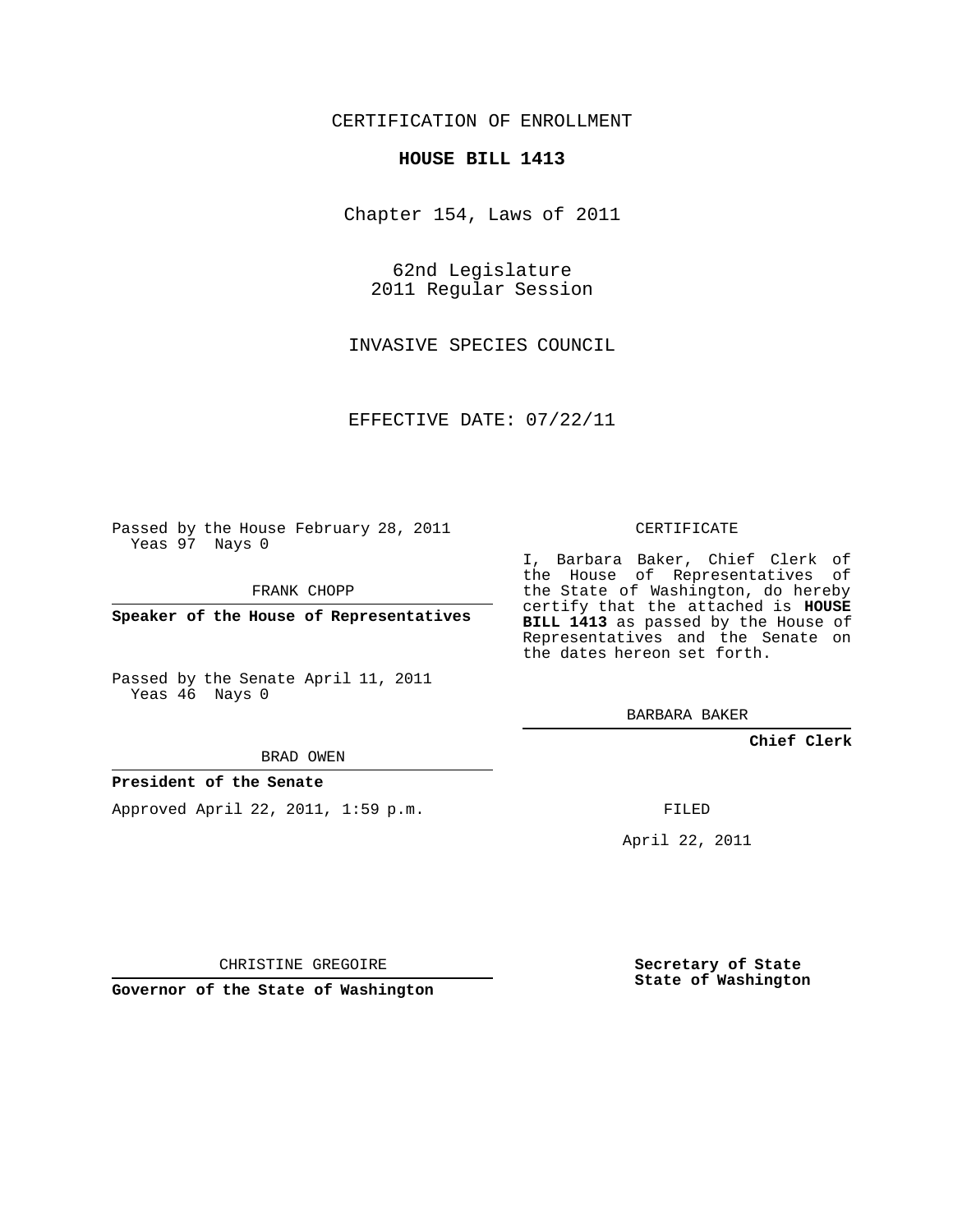# **HOUSE BILL 1413** \_\_\_\_\_\_\_\_\_\_\_\_\_\_\_\_\_\_\_\_\_\_\_\_\_\_\_\_\_\_\_\_\_\_\_\_\_\_\_\_\_\_\_\_\_

\_\_\_\_\_\_\_\_\_\_\_\_\_\_\_\_\_\_\_\_\_\_\_\_\_\_\_\_\_\_\_\_\_\_\_\_\_\_\_\_\_\_\_\_\_

Passed Legislature - 2011 Regular Session

## **State of Washington 62nd Legislature 2011 Regular Session**

**By** Representatives Blake, Chandler, Tharinger, and Hinkle; by request of Recreation and Conservation Office

Read first time 01/20/11. Referred to Committee on Agriculture & Natural Resources.

 AN ACT Relating to the expiration date of the invasive species council and account; amending RCW 79A.25.310 and 79A.25.370; creating a new section; repealing 2007 c 241 s 75 (uncodified); repealing 2006 c 152 s 10 (uncodified); and providing an expiration date.

BE IT ENACTED BY THE LEGISLATURE OF THE STATE OF WASHINGTON:

 NEW SECTION. **Sec. 1.** The land, water, and other resources of Washington state are being severely impacted by the invasion of an increasing number of harmful invasive plant and animal species. These impacts are resulting in damage to the state's environment and causing economic hardships. The multitude of public and private organizations with an interest and authority in controlling and preventing the spread of harmful invasive species in Washington state need a mechanism for cooperation, communication, collaboration, and implementation of the statewide plan of action to combat these threats.

 **Sec. 2.** RCW 79A.25.310 and 2007 c 241 s 61 are each amended to read as follows:

 (1) There is created the Washington invasive species council to 18 exist until ((December 31, 2011)) June 30, 2017. Staff support to the